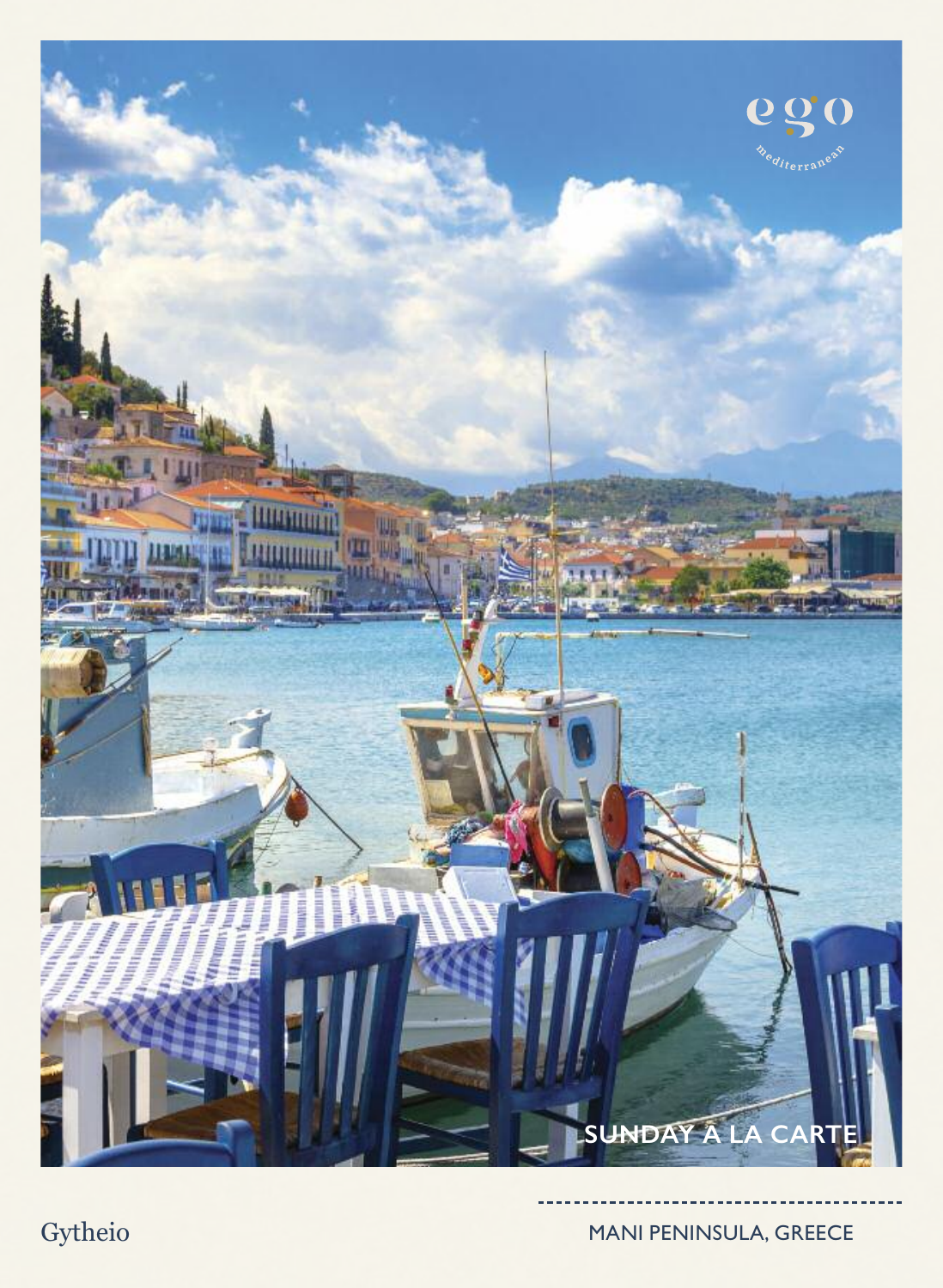#### **APPETISERS**

| GARLIC PIZZA BREAD (v) 791 kcal                                        | £5.95 |
|------------------------------------------------------------------------|-------|
| with TOMATO $(v)$ 798 kcal                                             | £6.95 |
| with MOZZARELLA (v) 978 kcal                                           | £7.95 |
| with $1/2$ MOZZARELLA & $1/2$ TOMATO (v) 888 kcal                      | £8.45 |
| <b>RUSTIC BREADS, OLIVE OIL</b><br>& BALSAMIC (ve) 925 kcal            | £4.75 |
| with MIXED OLIVES (ve) 1033 kcal                                       | £6.95 |
| MIXED OLIVES (ve) 108 kcal                                             | £3.95 |
| HALLOUMI FRIES with MOJO ROJO (v) 353 kcal                             | £4.95 |
| PITTA BREADS with AVOCADO HUMMUS,<br>TZATZIKI & MOJO ROJO (v) 303 kcal | £5.95 |
| <b>BREADED MANCHEGO &amp; CHORIZO</b><br><b>WITH HONEY 779 kcal</b>    | £4.95 |

**EGO SHARING BOARD** (n)  $£16.95$ 

Chorizo & halloumi skewers with mojo rojo, calamari fritti with lemon, spiced lamb köfte with tzatziki and carrot, raisin & orange salad, falafel with avocado hummus & grilled pitta bread 1652 kcal

| <b>STARTERS</b>                                                                                                                                                     |       |
|---------------------------------------------------------------------------------------------------------------------------------------------------------------------|-------|
| <b>SOUP DU JOUR (ve)</b><br>Soup of the day served with fresh bread 553 kcal                                                                                        | £6.45 |
| <b>CHICKEN LIVER &amp; ROSEMARY PÂTÉ</b><br>Clarified butter & pink peppercorns, toasted bloomer<br>& Maria's chilli tomato marmalade 587 kcal                      | £6.95 |
| <b>SALMON &amp; DILL FISHCAKE</b><br>Soft poached egg, lemon & chive hollandaise<br>and mixed leaves 898 kcal                                                       | £8.75 |
| <b>GRILLED GOAT'S CHEESE (v)</b><br>Toasted brioche with caramelised red onions,<br>aged balsamic & Jen's beetroot chutney 604 kcal                                 | £7.25 |
| <b>GAMBAS AL PIL PIL</b><br>£8.95 / £12.95<br>7 or 12 King prawns pan fried with garlic & guindilla chillies,<br>toasted sun-dried tomato bread 895 kcal / 950 kcal |       |
| <b>CALAMARI FRITTI</b><br>Paprika floured squid rings, aioli & fresh lemon 546 kcal                                                                                 | £7.95 |
| <b>GARLIC MUSHROOMS (v)</b><br>Sautéed field & wild mushrooms, garlic, lemon<br>& parsley cream with toasted white bloomer 531 kcal                                 | f7.45 |
| LAMB KÖFTE (n)<br>Harissa spiced lamb, carrot, raisin & orange salad<br>with flaked almonds & tzatziki 763 kcal                                                     | £7.95 |
| <b>CHORIZO FRITO AL VINO</b><br>Chorizo pan-fried in red wine, garlic, rosemary & thyme,<br>served with toasted bloomer 814 kcal                                    | £7.25 |
| <b>BREADED CAMEMBERT (v)</b><br>Panko breaded Camembert with mixed dressed leaves                                                                                   | £7.95 |

& cranberry compote 658 kcal

# MAIN COURSES

| <b>LEMON CHICKEN MILANESE</b><br>Rocket, sun blushed tomato & Grana Padano,<br>lemon caper chilli dressing & skin-on fries 1552 kcal                                                           | £17.45 |
|------------------------------------------------------------------------------------------------------------------------------------------------------------------------------------------------|--------|
| <b>IBERIAN BELLY PORK</b><br>Slow roasted & honey glazed with baby spinach,<br>chorizo & black pudding, thyme red wine jus<br>and pommes purée 1683 kcal                                       | £18.95 |
| MOROCCAN FALAFEL (v) (n)<br>Spiced vegetables, fruity couscous, flaked almonds,<br>tzatziki & toasted pitta bread 772 kcal                                                                     | £14.95 |
| PAN-ROASTED SALMON FILLET<br>Petits pois, diced pancetta, broad beans, spring onions,<br>shredded baby gem lettuce, white wine cream<br>served with crushed new potatoes 992 kcal              | £18.95 |
| <b>TRADITIONAL GREEK SALAD (v)</b><br>Greek feta from Trikala PDO, cherry, plum & sun blushed<br>tomatoes, Kalamata olives, red onion, cucumber,<br>piquillo peppers, capers, oregano 546 kcal | £14.95 |
| <b>KING PRAWN &amp; CHILLI LINGUINE</b><br>King prawns, garlic, red chilli & fresh rocket 826 kcal                                                                                             | £15.95 |
| <b>SEA BASS FILLETS</b><br>Pan-fried with roasted chorizo, cherry tomatoes,<br>red onion, rocket & skin-on fries 1224 kcal                                                                     | £17.95 |
| MOROCCAN LAMB (n)<br>Slow cooked spiced lamb with Moroccan vegetables,<br>fruity couscous, flaked almonds, tzatziki & toasted<br>pitta bread 1365 kcal                                         | £18.95 |
| SPAGHETTI CARBONARA<br>Pancetta, cream & Grana Padano 1299 kcal                                                                                                                                | £13.95 |
| <b>COURGETTE &amp; SWEETCORN FRITTERS (ve)</b><br>Homemade spiced fritters, carrot, raisin & orange<br>salad, avocado hummus, red pepper tapenade,<br>picked coriander 691 kcal                | £14.95 |
|                                                                                                                                                                                                |        |

### STONEBAKED PIZZA

| MARGHERITA (v)<br>Tomato, mozzarella, fresh basil 788 kcal                                                                                                                                                       | £9.45  |
|------------------------------------------------------------------------------------------------------------------------------------------------------------------------------------------------------------------|--------|
| <b>CHARGRILLED CHICKEN</b><br>Roquito pepper pearls, red onion, tomato<br>& mozzarella 909 kcal                                                                                                                  | £10.95 |
| <b>GOAT'S CHEESE &amp; CARAMELISED ONION (v)</b><br>Roasted Mediterranean vegetables<br>& fresh rocket 1317 kcal                                                                                                 | £10.95 |
| <b>PEPPERONI PICCANTE</b><br>Tomato, mozzarella, pepperoni,<br>sliced red chillies 1182 kcal                                                                                                                     | £11.95 |
| <b>CREATE YOUR OWN PIZZA</b><br>Add any 3 pizza toppings from above<br>or listed below to a Margherita: 980 kcal<br>King prawns / Black olives / Chorizo / Pancetta<br>Mushrooms / Piquillo peppers / Artichokes | £12.95 |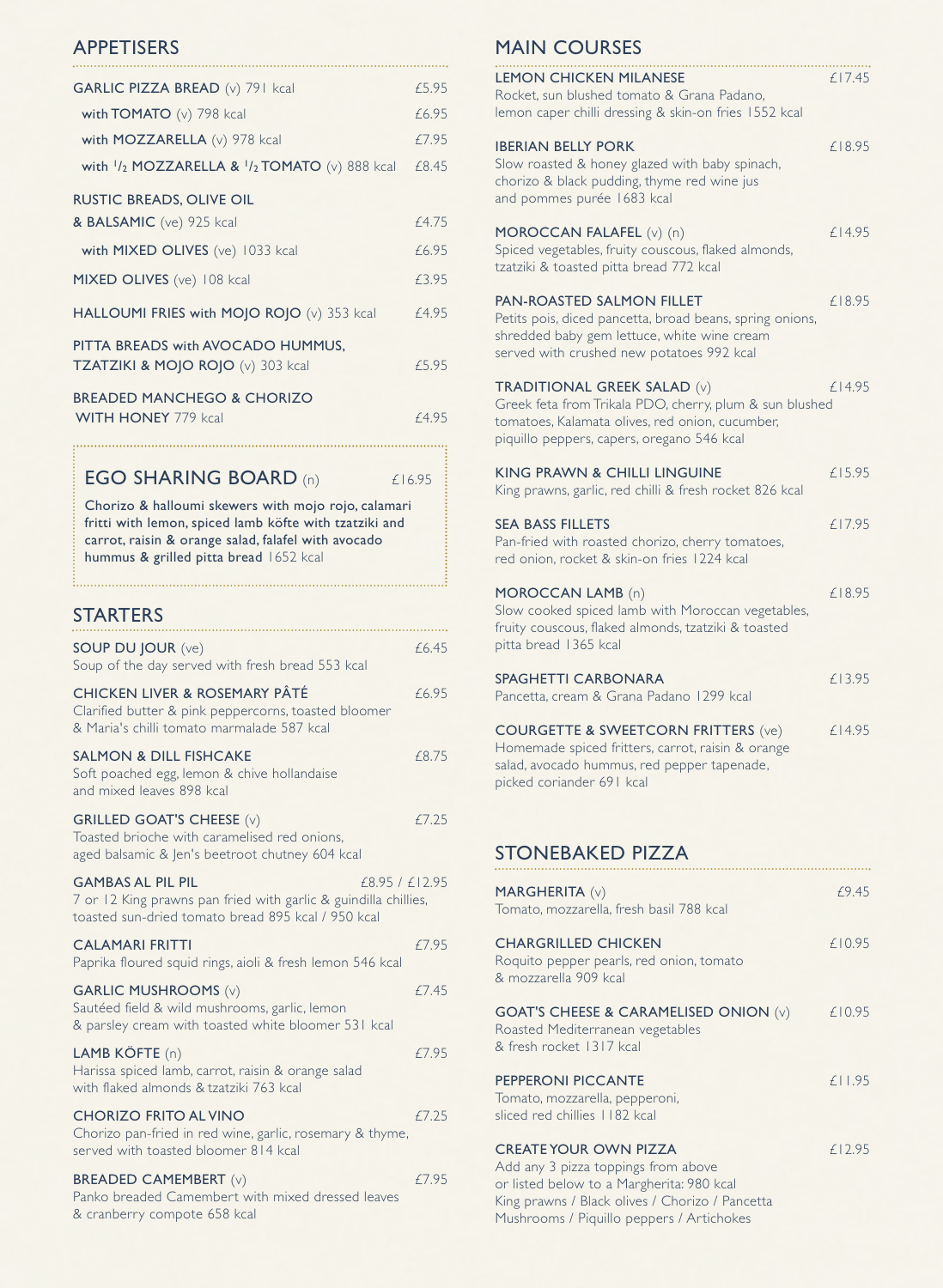# STEAK FRITES

All chargrilled and served with grilled vine plum tomato, sautéed flat mushroom, dressed rocket & skin-on fries

| 200g SIRLOIN 936 kcal                                                                                                        | £20.95                  |
|------------------------------------------------------------------------------------------------------------------------------|-------------------------|
| 170g FILLET 883 kcal                                                                                                         | f25.95                  |
| 300g SIRLOIN 1110 kcal                                                                                                       | f27.95                  |
| Swap to sweet potato fries +115 kcal<br>Garlic butter, mojo rojo or peppercorn sauce 155 kcal<br>King prawn skewers 177 kcal | $+f $<br>£1,50<br>£3.95 |

## CHARGRILLED KEBABS

| All skewered with red onion, courgette & peppers<br>with mixed leaf salad, sour cream, tomato salsa & tortillas |        |
|-----------------------------------------------------------------------------------------------------------------|--------|
| <b>HANGING MIXED KEBAB</b><br>300g Piri-piri chicken, chorizo, lamb rump<br>& sirloin steak 1837 kcal           | £21.95 |
| HANGING PIRI-PIRI CHICKEN & CHORIZO<br>250g Piri-piri chicken & chorizo 1582 kcal                               | £18.95 |
| <b>HANGING PIRI-PIRI CHICKEN</b><br>200g Piri-piri chicken 1046 kcal                                            | £16.95 |
| <b>CYPRIOT HALLOUMI KEBAB (v)</b><br>Lemon caper chilli dressing 1391 kcal                                      | £16.95 |
| Skin-on Fries 416 kcal £3.45<br>Sweet potato fries 636 kcal £4.45<br>Halloumi fries 353 kcal £4.95              |        |

#### SIDES

| <b>SKIN-ON FRIES 416 kcal</b>                  | f3.45 |
|------------------------------------------------|-------|
| <b>SWEET POTATO FRIES 636 kcal</b>             | f4.45 |
| <b>GRATIN DAUPHINOISE 316 kcal</b>             | £3.95 |
| <b>GREEK SALAD 293 kcal</b>                    | £6.95 |
| HALLOUMI FRIES with MOJO ROJO 353 kcal         | £4.95 |
| <b>TENDERSTEM BROCCOLI 106 kcal</b>            | £3.95 |
| <b>BUTTERED GREEN BEANS 97 kcal</b>            | £3.65 |
| <b>ROAST MEDITERRANEAN VEGETABLES 274 kcal</b> | £3.95 |
| <b>ROCKET &amp; GRANA PADANO 159 kcal</b>      | £3.95 |

#### SUNDAY ROASTS Available all day 2 Courses £17.95 / 3 Courses £21.95

#### **STARTERS**

SOUP DU JOUR (ve) Soup of the day served with fresh bread 553 kcal

GARLIC MUSHROOMS (v) Sautéed field & wild mushrooms, garlic, lemon & parsley cream with toasted white bloomer 531 kcal

GAMBAS AL PIL PIL (+ £1.50) 7 King prawns pan fried with garlic & guindilla chillies, served with toasted sun-dried tomato bread 895 kcal

CALAMARI FRITTI Paprika floured squid rings, aioli & fresh lemon 546 kcal

GRILLED GOAT'S CHEESE (v) Toasted brioche with caramelised red onions, aged balsamic & Jen's beetroot chutney 604 kcal

CHICKEN LIVER & ROSEMARY PÂTÉ Clarified butter & pink peppercorns, toasted bloomer & Maria's chilli tomato marmalade 587 kcal

#### MAIN COURSES

AGED PRIME RUMP OF BEEF

Served pink with horseradish sauce 1193 kcal

ROASTED LAMB RUMP (+ £4) Served pink with mint sauce 1229 kcal

PAN-ROASTED PORK FILLET Wrapped in Serrano ham, served with sage & onion

stuffing and apple sauce 1145 kcal PAN-ROASTED CHICKEN SUPRÊME Served with pork, sage & onion stuffing, & cranberry sauce 1126 kcal

SUN-DRIED TOMATO NUT ROAST (v) (n) Chopped walnuts, button mushrooms, sunflower seeds, sundried tomatoes, fennel, basil & tarragon 1029 kcal

*All served with roast potatoes,Yorkshire pudding, roasted carrots & parsnips, mixed greens and homemade gravy.*

#### EXTRAS

| <b>CAULIFLOWER CHEESE to SHARE 400 kcall</b> | £4.95 |
|----------------------------------------------|-------|
| <b>GRATIN DAUPHINOISE 316 kcal</b>           | f3.95 |
| <b>ROAST POTATOES</b> 256 kcal               | f3.45 |
| <b>YORKSHIRE PUDDING 75 kcal</b>             | f     |

#### DESSERTS

Choose any dessert from our dessert menu

# CHILDREN'S ROASTS

A junior version of Roast Beef, Chicken, or Nut Roast plus a dessert 2 Courses £10.95